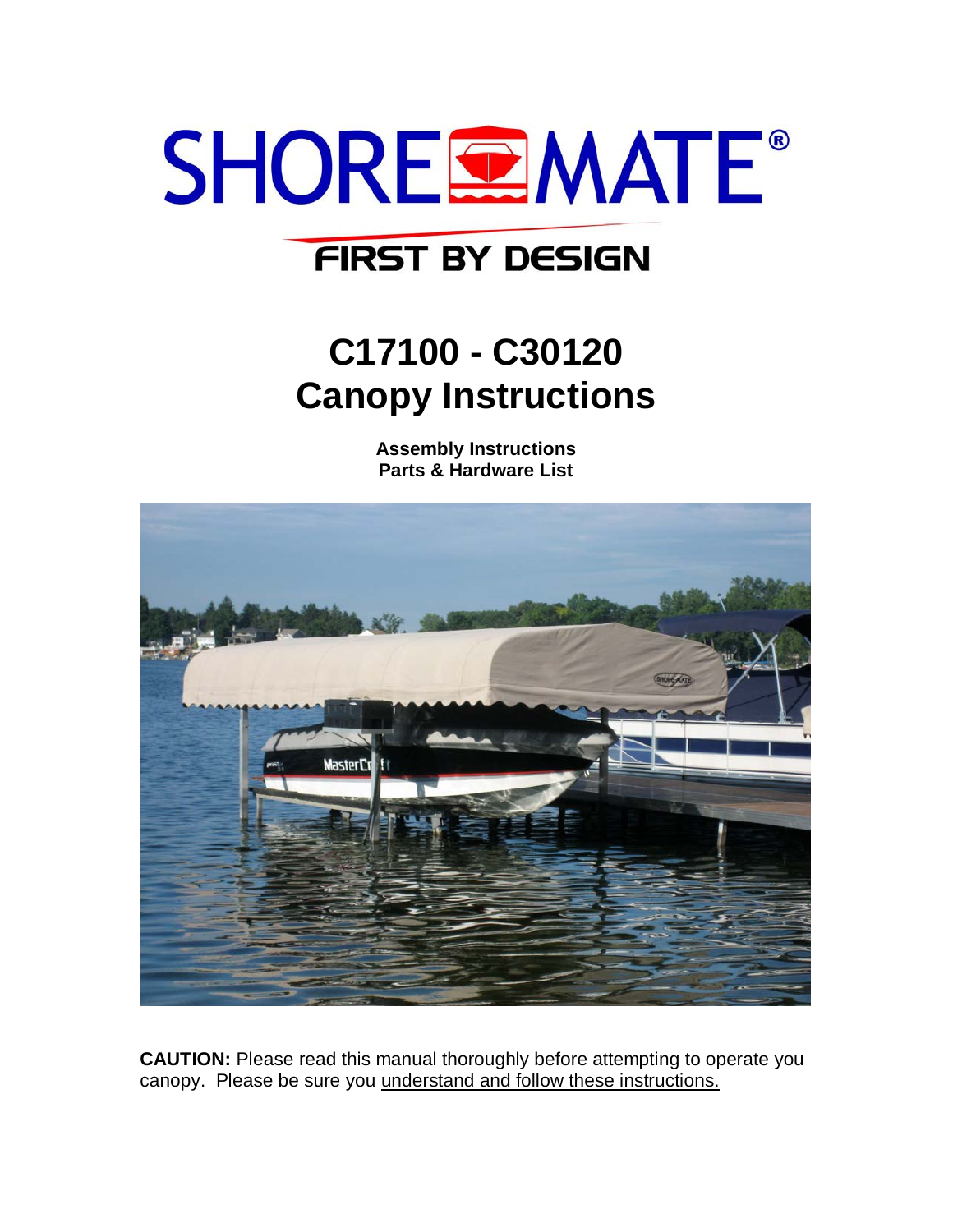

Dear Boat Lift Owner,

The team at **Shore-Mate Waterfront Products** would like to thank you for purchasing our products. We take a great deal of pride in using only the best, most durable materials in our lifts, which will provide you with many years of safe and dependable use.

Should you have any questions, comments, or suggestions please feel free to contact us. In the meantime, if your **Shore-Mate Dealer** did not assemble and install your lift or canopy, please refer to the enclosed **Owner's Manual and Assembly Instructions**. Your new boatlift requires final assembly, which is explained in the enclosed instructions. There are presented in step-by-step format to make assembly easier. You will also find your Shore-Mate Limited Warranty enclosed along with General Care Instructions, and Lift Specifications.

We sincerely appreciate your confidence in us and in our dealers. We wish you many years of safe and enjoyable boating.

#### **The Shore-Mate Team**

9260 Belding Rd. Rockford, MI 49341 Ph. 866-462-LIFT Fx. 616-874-5743 www.shoremate.com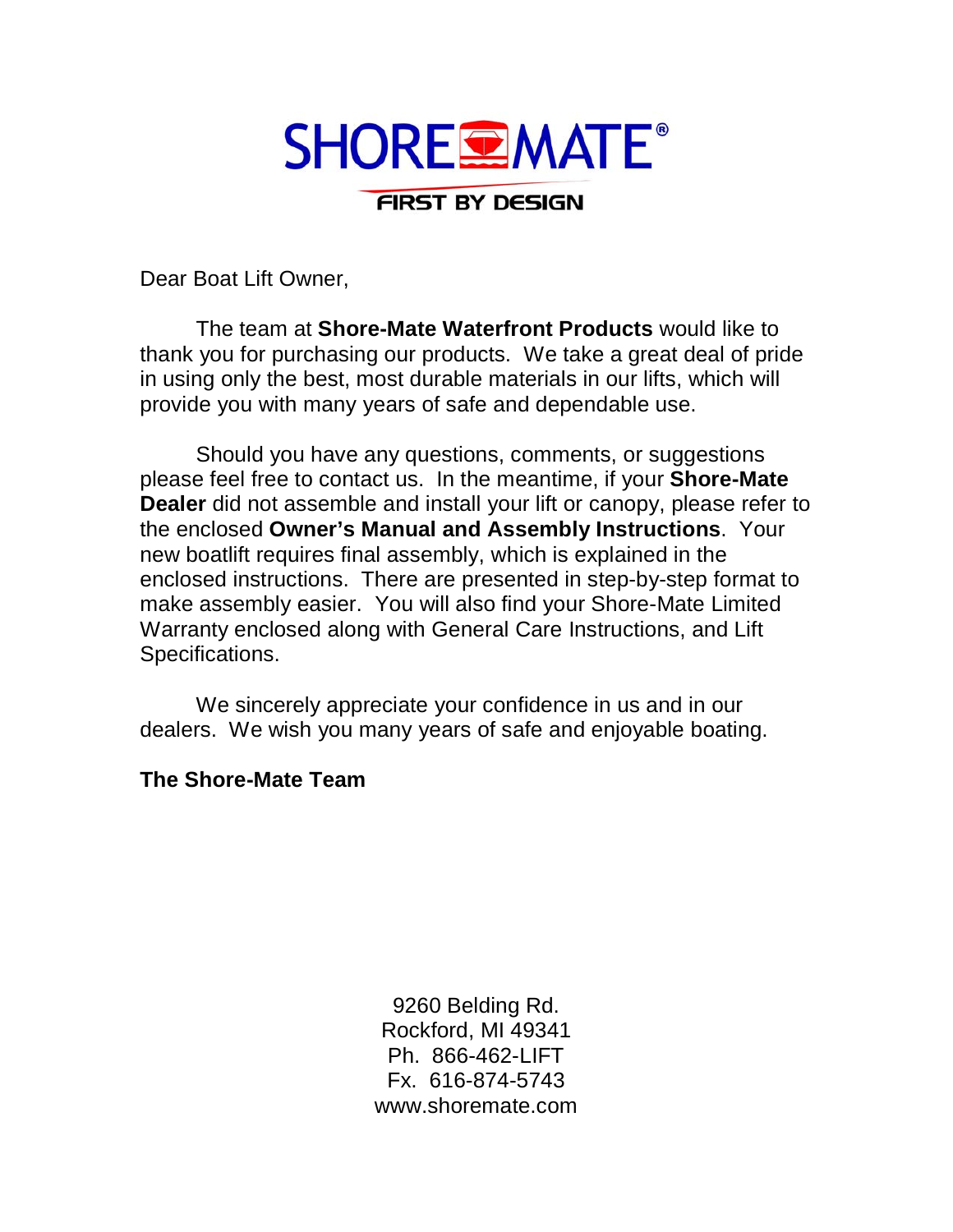# **SHORE EMATE®**

## FIRST BY DESIGN

### **Limited Warranty**

From the way we manufacture our products, to the consultation services we provide, pleasing you, our customer, is our number one concern. Always has been, and always will be. With that in mind, take a close look at the warranties we provide:

- **15-Year** Limited warranty against defects and workmanship on all aluminum structures, components, and welds.
- **5-Year** pro-rated limited warranty against defects and workmanship on the canopy cover
- **3-Year** limited warranty against defects and workmanship on components not manufactured by Shore-Mate, but supplied by outside manufacturers: a.) hydraulic pumps, cylinders, and hoses. b.) radio controls and key fobs
- **2-Year** limited warranty against defects and workmanship on all other components not manufactured by Shore-Mate but supplied by outside manufacturers including but not limited to: a.) pulleys b.) sheaves and bushings c.) cables d.) fasteners e.) winches f.) rotocast transport wheels g.) solar panels h.) electrical power unit gear boxes, switches, and controls.
- **12-Year** limited warranty against defects and workmanship on dock floats use din Shore-Mate floating docks.
- **5-Year** limited warranty on *poly-thru* flow decking

This limited warranty applies from the date of purchase of the Shore-Mate product for the applicable limited warranty periods and only under normal use and conditions and only to the original purchaser. Modifications to the Shore-Mate product, or any of its components, overloading the Shore-Mate product, or other product abuse voids the limited warranty. This limited warranty is in lieu of all other warranties expressed to implied. There are no other expressed or implied warranties.

This limited warranty provides for the repairs or replacement of the defective workmanship and/or materials by Shore-Mate, as determined by Shore-Mate in its sole discretion. Shore-Mate is not liable for (and this limited warranty does not extend to) and consequential incidental damages such as time lost, travel, or damages, or negligence by others with regard to the Shore-Mate product.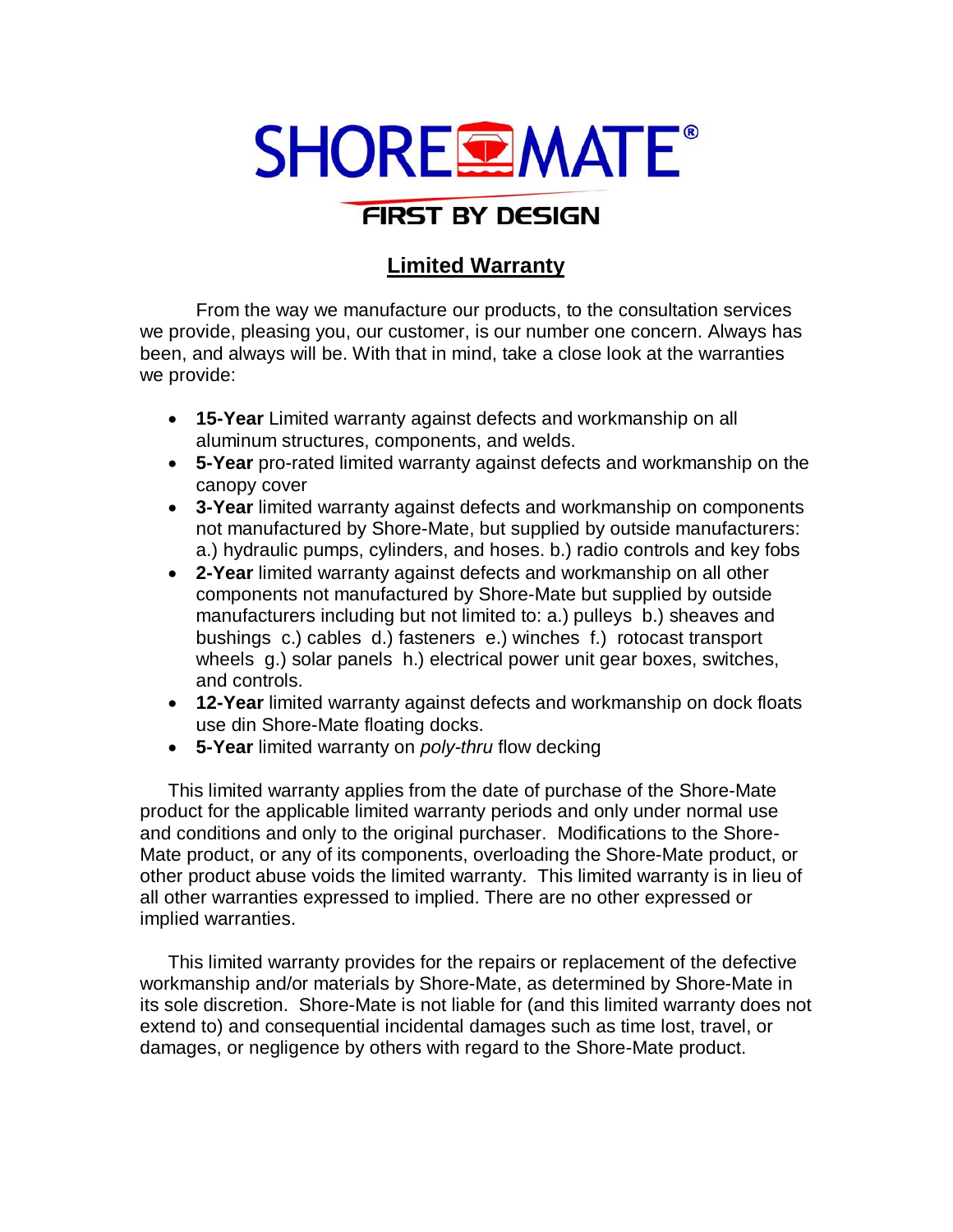Before assembling this hoist, please familiarize yourself with this manual, as it will lead to a much easier installation process. The following items are a suggested list of tools that will be helpful when assembling this hoist.

- Hammer / Rubber Mallet
- Locking Pliers
- 9/16" Open End Wrench
- 9/16" Sockets
- Ratchet

Required Canopy Parts:

- (2) Canopy Ends
- (4) Canopy Middle Sections
- (4) 3' Canopy Legs
- (1) Canopy Cover
- (1) Roll of Shock Cord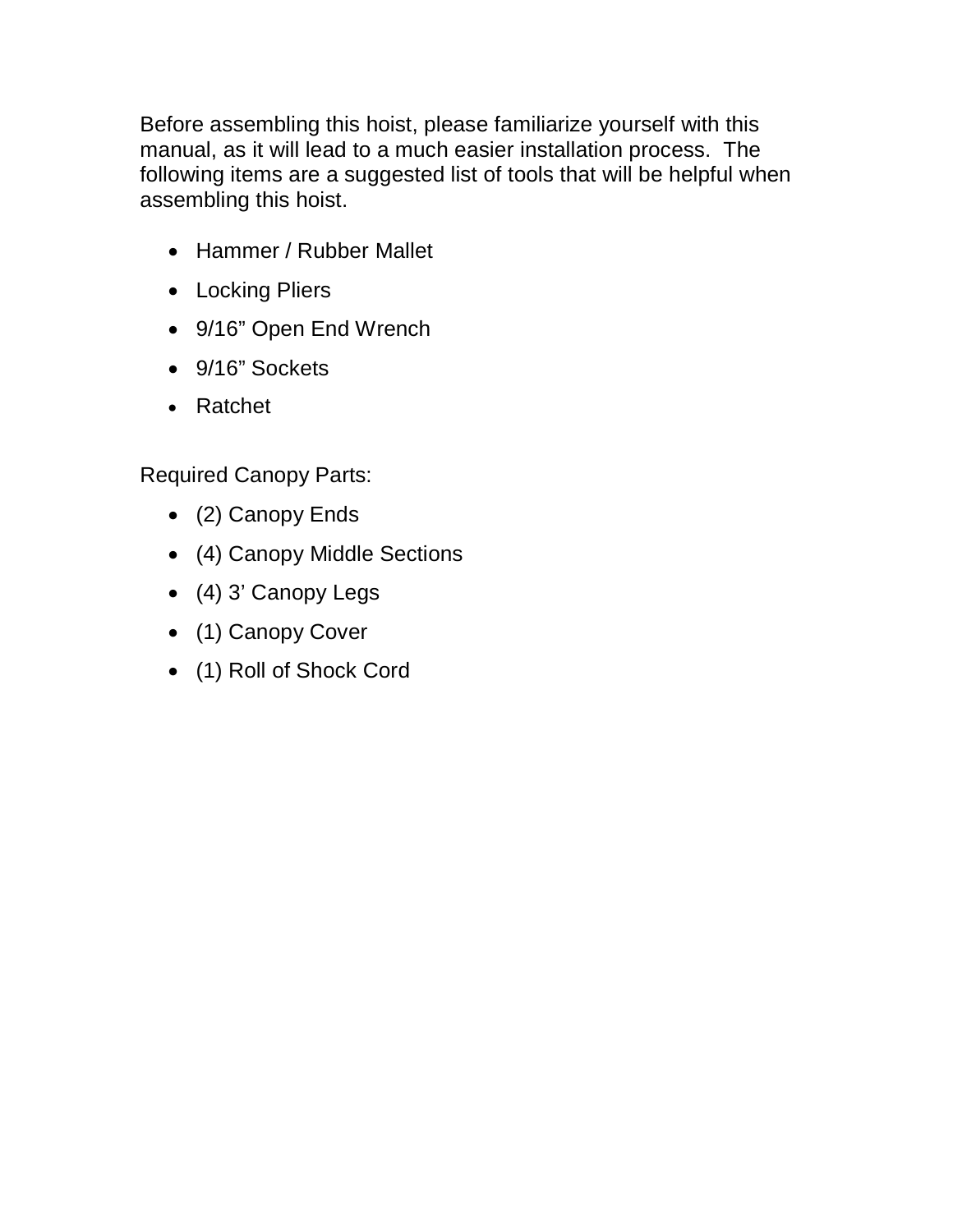Hardware Checklist: The following items can be found in the hardware box

- (8) 3/8" x 2-1/2" HHCS Stainless Steel Bolts
- (8) 3/8" x 3-1/2" HHCS Stainless Steel Bolts
- (8) 3/8" x 4-1/4" HHCS Stainless Steel Bolts
- (8) 3/8" x 2-1/2" Carriage Bolts
- (32) 3/8" Nuts Flange
- (36) S-Hooks
- Roll of Foam Tape
- Splice Kit Brackets

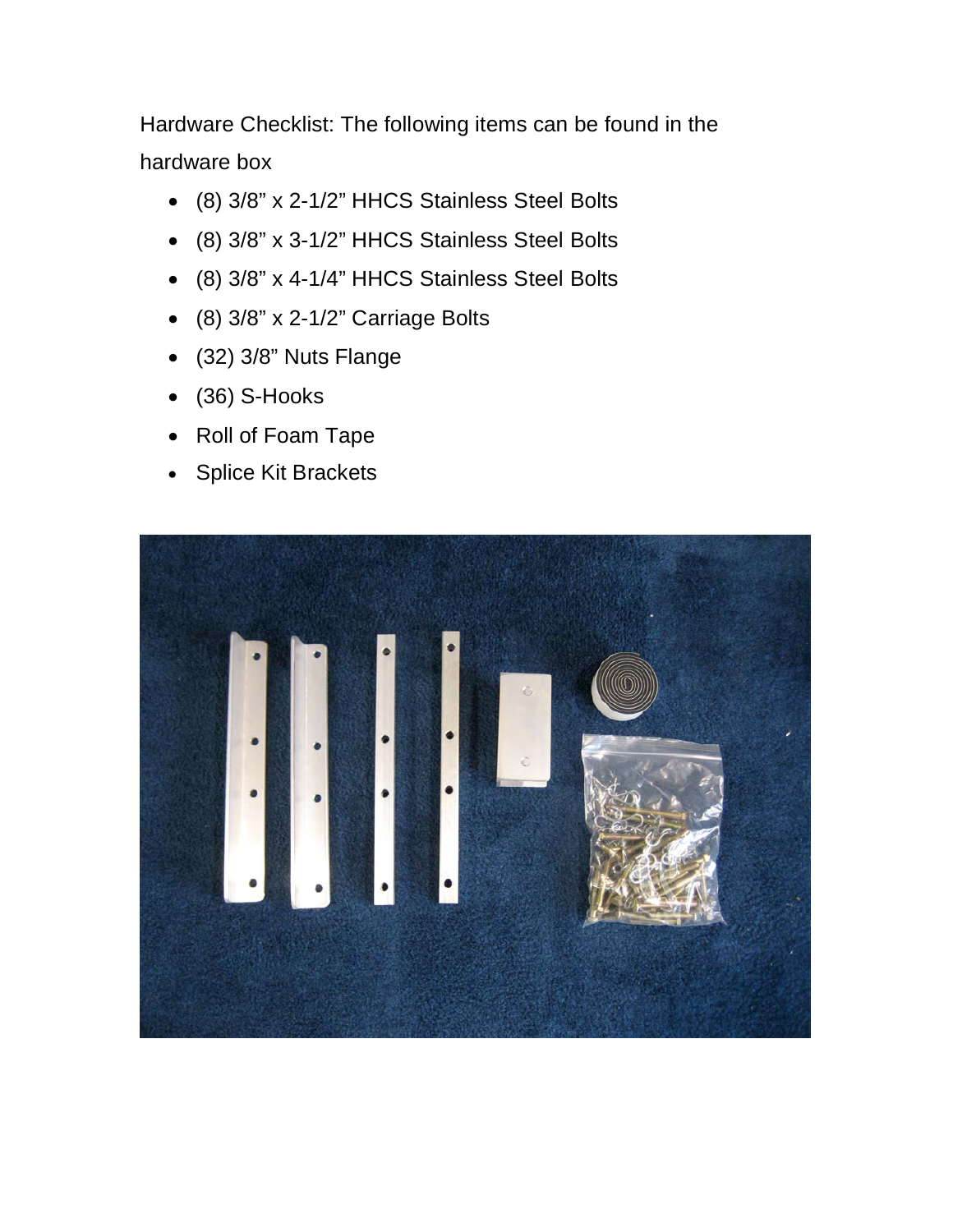Step 1:

Insert the 3' Canopy Legs into the top of the uprights so that the opening, or hole, on the canopy leg is facing inward. Use  $(4)$  of the  $3/8" - 3-1/2"$  Bolts and  $(4)$   $3/8"$ Flange Nuts to attach the legs to the uprights.

Step 2: Assemble the Middle Sections of the Canopy



Lay out the four middle pieces of the canopy as shown in the picture on the left. Make sure that the holes on the middle pieces meet in the middle. This is where the splice kit will be attached later in assembly.

Use the 3/8" x 2-1/2" Bolts and the 3/8" Flange Nuts to attach the middle sections of the canopy together as shown in the picture on the left. Do this for both halves of the canopies.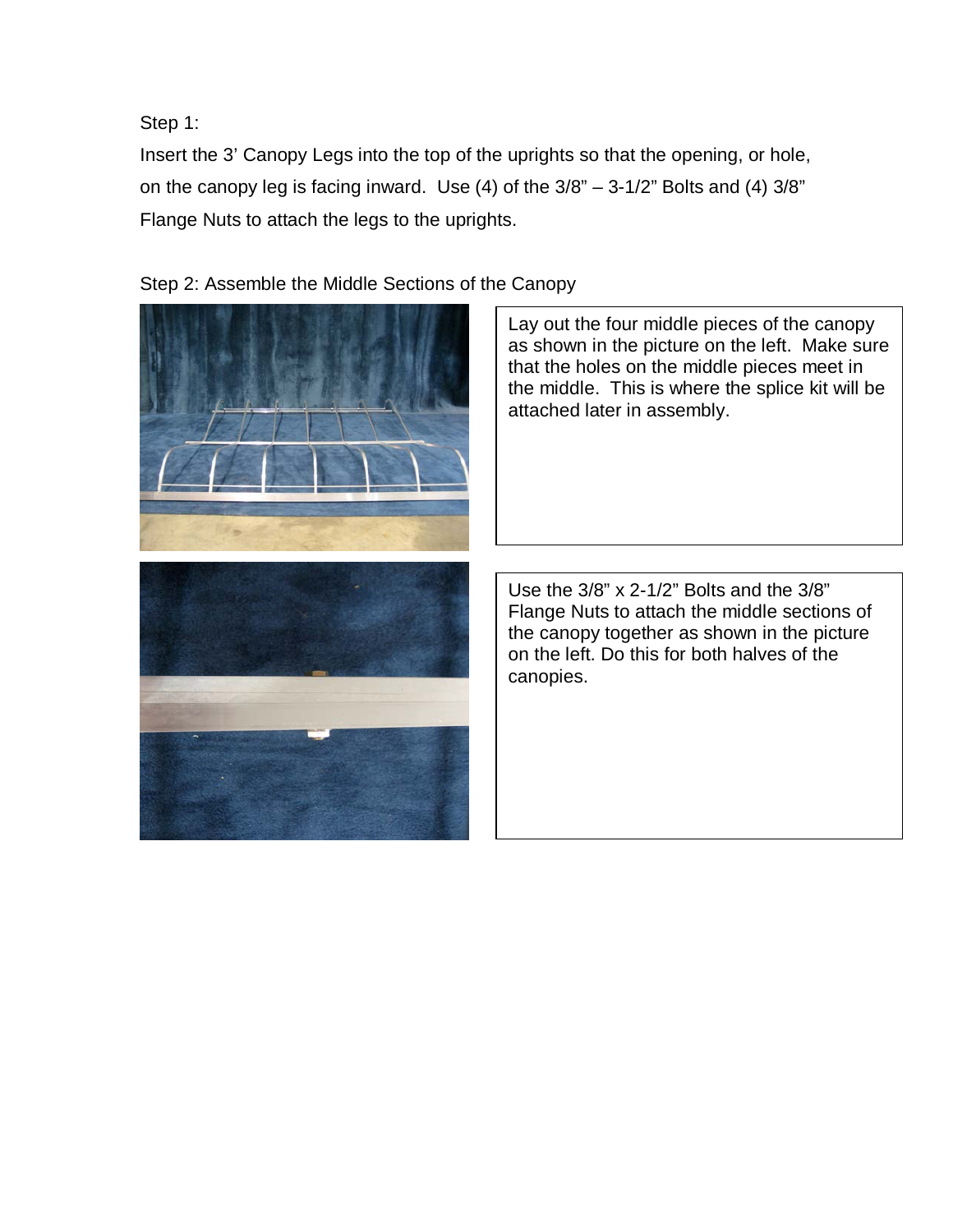Step 3: Attaching the Splice Kit



Take the angle bracket and make sure that it is facing inward. Line the bracket up as shown in the pictures on the left.



Next, place the square tube into the canopy channel as shown on the picture on the left. Use the 3/8" x 4-1/2" Bolts and run the bolts from the bottom up so that the flange nuts are on top of the square tube as shown on the picture on the left. Also, here you can see the angle bracket facing inward.



The picture on the left shows what the splice kit should look like when finished. This picture is taken from the outside of the rail looking in. Make sure that these nuts are tight so that the canopy doesn't sag.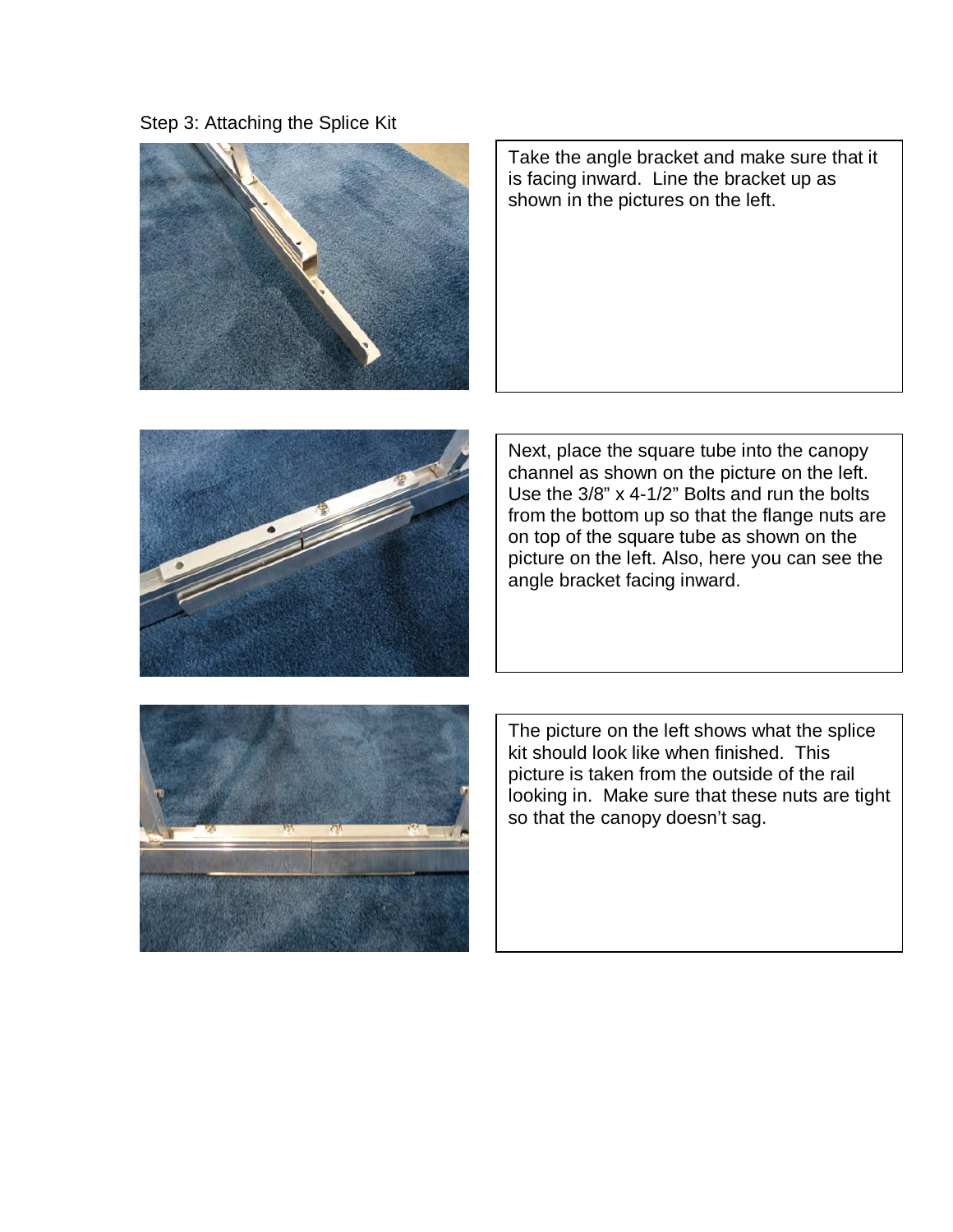Step 4: Attaching the Middle Splice Kit



Take the bracket shown on the left and place it over the middle pieces of the two middle pieces of the canopy. Make sure that the canopy is flush on the top of the bracket. You may need a rubber mallet if you cannot push the bracket down all the way.



Use (2) 3/8" x 3-1/2" Bolts and (2) 3/8" Flange Nuts to attach the bracket, as shown in the picture on the left.

Step 5: Attaching Canopy Ends



Place the canopy rails into the canopy ends as shown in the picture on the left. It works best to wait and put the middle rails into the end piece after this step.